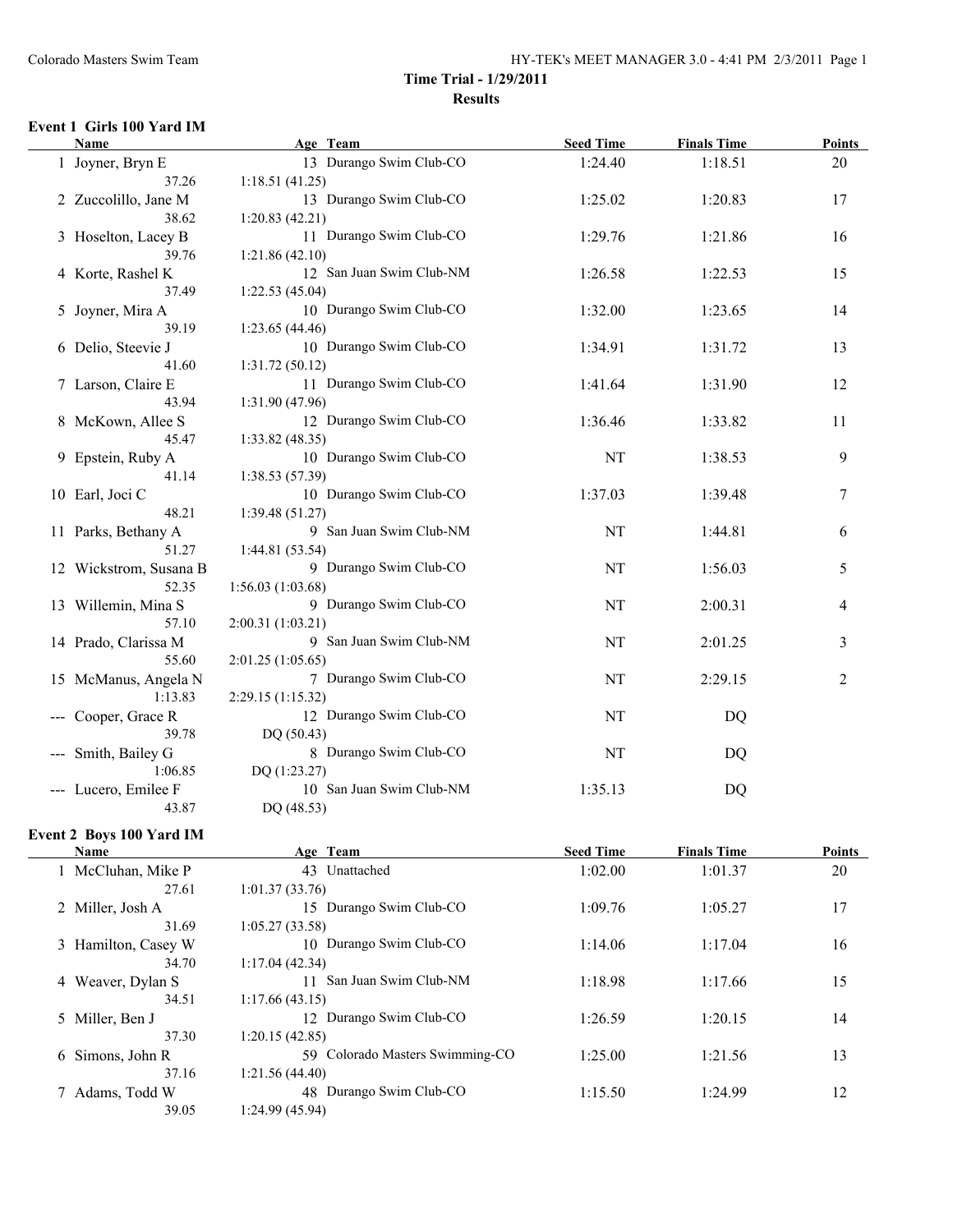# **(Event 2 Boys 100 Yard IM)**

| <b>Name</b>         | Age Team                   | <b>Seed Time</b> | <b>Finals Time</b> | <b>Points</b> |
|---------------------|----------------------------|------------------|--------------------|---------------|
| 8 Rossi, Wyeth S    | 12 Durango Swim Club-CO    | NT               | 1:34.42            | 11            |
| 40.64               | 1:34.42(53.78)             |                  |                    |               |
| 9 Clark, Jason J    | Durango Swim Club-CO<br>11 | NT               | 1:41.15            | 9             |
| 48.26               | 1:41.15(52.89)             |                  |                    |               |
| $-$ Linn, Ian C     | 8 Durango Swim Club-CO     | NT               | DO                 |               |
| 39.19               |                            |                  |                    |               |
| --- Pannell, Tom R  | 12 Durango Swim Club-CO    | 1:33.31          | DO                 |               |
| 34.70               | DQ(41.09)                  |                  |                    |               |
| --- Nelson, Conor G | Durango Swim Club-CO<br>13 | NT               | DQ                 |               |
| 46.58               | DO (49.59)                 |                  |                    |               |

#### **Event 7 Girls 100 Yard Freestyle**

 $\frac{1}{2}$ 

| <b>Name</b>           | Age Team                        | <b>Seed Time</b> | <b>Finals Time</b> | <b>Points</b>  |
|-----------------------|---------------------------------|------------------|--------------------|----------------|
| 1 Taylor, Virginia E  | 13 Durango Swim Club-CO         | 1:06.60          | 1:06.20            | 20             |
| 31.25                 | 1:06.20(34.95)                  |                  |                    |                |
| 2 Joyner, Bryn E      | 13 Durango Swim Club-CO         | 1:06.93          | 1:06.50            | 17             |
| 32.20                 | 1:06.50(34.30)                  |                  |                    |                |
| 3 Zuccolillo, Jane M  | 13 Durango Swim Club-CO         | 1:10.59          | 1:08.45            | 16             |
| 32.06                 | 1:08.45(36.39)                  |                  |                    |                |
| 4 Hoselton, Lacey B   | 11 Durango Swim Club-CO         | 1:17.01          | 1:12.09            | 15             |
| 34.68                 | 1:12.09(37.41)                  |                  |                    |                |
| 5 Joyner, Mira A      | 10 Durango Swim Club-CO         | 1:16.26          | 1:14.54            | 14             |
| 36.00                 | 1:14.54(38.54)                  |                  |                    |                |
| 6 Stout, Emily R      | 19 Colorado Masters Swimming-CO | 1:08.60          | 1:15.00            | 13             |
| 34.86                 | 1:15.00(40.14)                  |                  |                    |                |
| 7 Korte, Rashel K     | 12 San Juan Swim Club-NM        | 1:23.82          | 1:15.12            | 12             |
| 35.26                 | 1:15.12(39.86)                  |                  |                    |                |
| 8 Delio, Steevie J    | 10 Durango Swim Club-CO         | 1:14.01          | 1:15.23            | 11             |
| 35.42                 | 1:15.23(39.81)                  |                  |                    |                |
| 9 Larson, Claire E    | 11 Durango Swim Club-CO         | 1:26.18          | 1:21.50            | 9              |
| 10 Lucero, Emilee F   | 10 San Juan Swim Club-NM        | 1:23.20          | 1:23.04            | $\overline{7}$ |
| 39.94                 | 1:23.04(43.10)                  |                  |                    |                |
| 11 Cooper, Grace R    | 12 Durango Swim Club-CO         | NT               | 1:23.77            | 6              |
| 39.63                 | 1:23.77(44.14)                  |                  |                    |                |
| 12 McKown, Allee S    | 12 Durango Swim Club-CO         | 1:25.36          | 1:25.57            | 5              |
| 39.77                 | 1:25.57(45.80)                  |                  |                    |                |
| 13 Delacey, Cameron E | 10 Durango Swim Club-CO         | 1:50.47          | 1:33.86            | 4              |
| 40.90                 | 1:33.86(52.96)                  |                  |                    |                |
| 14 Schmidt, Quinn Q   | 8 Durango Swim Club-CO          | NT               | 1:58.69            | 3              |
| 55.19                 | 1:58.69(1:03.50)                |                  |                    |                |

### **Event 8 Boys 100 Yard Freestyle**

| Name                  | Age Team                        | <b>Seed Time</b> | <b>Finals Time</b> | <b>Points</b> |
|-----------------------|---------------------------------|------------------|--------------------|---------------|
| Sallee, Taylor R      | 18 Durango Swim Club-CO         | 50.79            | 52.29              | 20            |
| 24.96                 | 52.29 (27.33)                   |                  |                    |               |
| 2 McCluhan, Mike P    | 43 Unattached                   | 52.59            | 52.86              | 17            |
| 25.79                 | 52.86 (27.07)                   |                  |                    |               |
| 3 Kholhardt, Brett    | 26 Colorado Masters Swimming-CO | 1:03.00          | 1:01.01            | 16            |
| 28.93                 | 1:01.01(32.08)                  |                  |                    |               |
| 4 Makhdoom, Michael S | 18 Unattached                   | 1:00.60          | 1:04.36            | 15            |
| 28.80                 | 1:04.36(35.56)                  |                  |                    |               |
| 5 Pannell, Tom R      | Durango Swim Club-CO<br>12.     | 1:14.18          | 1:04.78            | 14            |
| 31.45                 | 1:04.78(33.33)                  |                  |                    |               |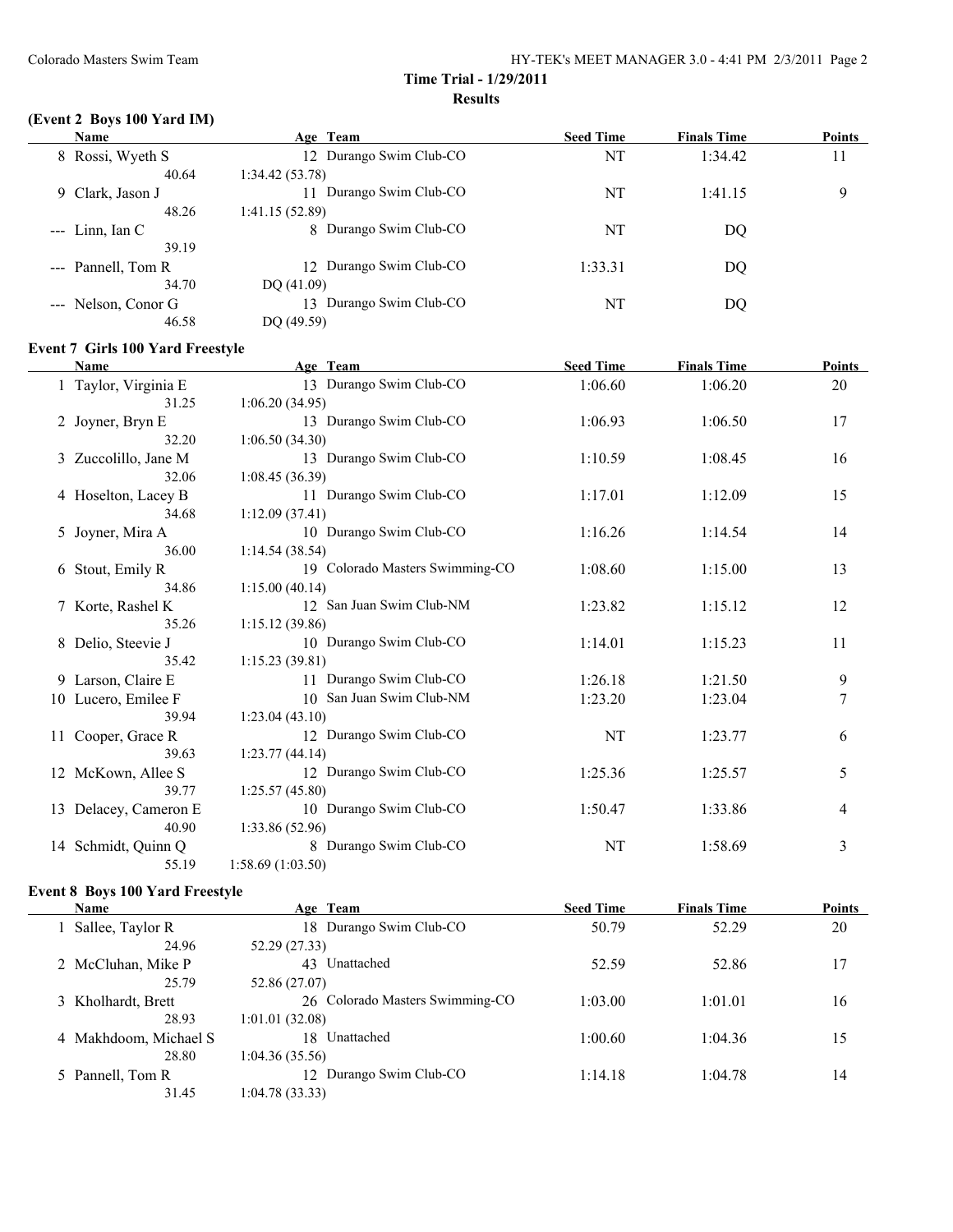# **(Event 8 Boys 100 Yard Freestyle)**

| Name                                     | Age Team          |                                 | <b>Seed Time</b> | <b>Finals Time</b> | <b>Points</b> |
|------------------------------------------|-------------------|---------------------------------|------------------|--------------------|---------------|
| 6 Simons, John R                         |                   | 59 Colorado Masters Swimming-CO | 1:12.00          | 1:08.68            | 13            |
| 32.68                                    | 1:08.68(36.00)    |                                 |                  |                    |               |
| 7 Miller, Ben J                          |                   | 12 Durango Swim Club-CO         | 1:16.82          | 1:09.41            | 12            |
| 33.87                                    | 1:09.41(35.54)    |                                 |                  |                    |               |
| 8 Clark, Ben W                           |                   | 12 Durango Swim Club-CO         | 1:16.26          | 1:11.79            | 11            |
| 33.84                                    | 1:11.79(37.95)    |                                 |                  |                    |               |
| 9 Garland, Camden L                      |                   | 12 Durango Swim Club-CO         | <b>NT</b>        | 1:14.59            | 9             |
| 34.20                                    | 1:14.59(40.39)    |                                 |                  |                    |               |
| 10 Clark, Jason J                        |                   | 11 Durango Swim Club-CO         | 1:21.42          | 1:26.83            | 7             |
| 40.72                                    | 1:26.83(46.11)    |                                 |                  |                    |               |
| 11 Nelson, Conor G                       |                   | 13 Durango Swim Club-CO         | 1:38.49          | 1:27.77            | 6             |
| 40.54                                    | 1:27.77(47.23)    |                                 |                  |                    |               |
| 12 Rossi, Wyeth S                        |                   | 12 Durango Swim Club-CO         | <b>NT</b>        | 1:29.74            | 5             |
| 42.17                                    | 1:29.74(47.57)    |                                 |                  |                    |               |
| 13 Peters, Bryan M                       |                   | 9 San Juan Swim Club-NM         | NT               | 2:36.28            | 4             |
| 1:08.64                                  | 2:36.28 (1:27.64) |                                 |                  |                    |               |
| <b>Event 13 Girls 100 Yard Butterfly</b> |                   |                                 |                  |                    |               |
| Name                                     | Age Team          |                                 | <b>Seed Time</b> | <b>Finals Time</b> | Points        |
| 1 McGrath, Jennifer                      |                   | 41 Colorado Masters Swimming-CO | 1:15.00          | 1:14.69            | 20            |
| 34.72                                    | 1:14.69(39.97)    |                                 |                  |                    |               |
| 2 Taylor, Virginia E                     |                   | 13 Durango Swim Club-CO         | 1:26.02          | 1:25.32            | 17            |
| 39.42                                    | 1:25.32(45.90)    |                                 |                  |                    |               |
| <b>Event 14 Boys 100 Yard Butterfly</b>  |                   |                                 |                  |                    |               |
| Name                                     | Age Team          |                                 | <b>Seed Time</b> | <b>Finals Time</b> | Points        |
| 1 Miller, Josh A                         |                   | 15 Durango Swim Club-CO         | 1:11.66          | 1:11.00            | 20            |
| 32.40                                    | 1:11.00(38.60)    |                                 |                  |                    |               |
| 2 Hamilton, Casey W                      |                   | 10 Durango Swim Club-CO         | 1:23.27          | 1:32.52            | 17            |
| 41.08                                    | 1:32.52 (51.44)   |                                 |                  |                    |               |
|                                          |                   |                                 |                  |                    |               |
| Event 15 Girls 500 Yard Freestyle        |                   |                                 |                  |                    |               |
| Name                                     | Age Team          |                                 | <b>Seed Time</b> | <b>Finals Time</b> | <b>Points</b> |
| 1 Mummery, Anne M                        |                   | 12 Durango Swim Club-CO         | 6:08.46          | 6:16.16            | $20\,$        |
| 33.06                                    | 1:10.55(37.49)    | 1:49.36(38.81)                  | 2:28.07(38.71)   |                    |               |
| 3:06.68(38.61)                           | 3:45.37(38.69)    | 4:24.31 (38.94)                 | 5:02.26 (37.95)  |                    |               |
| 5:40.61(38.35)                           | 6:16.16(35.55)    |                                 |                  |                    |               |
| 2 Taylor, Virginia E                     |                   | 13 Durango Swim Club-CO         | 6:41.41          | 6:40.34            | 17            |
| 34.87                                    | 1:15.11(40.24)    | 1:56.28(41.17)                  | 2:37.42(41.14)   |                    |               |
| 3:18.59(41.17)                           | 4:00.07(41.48)    | 4:41.16(41.09)                  | 5:22.26(41.10)   |                    |               |

#### **Event 16 Boys 500 Yard Freestyle**

6:03.08 (40.82) 6:40.34 (37.26)

| <b>Name</b>        | Age Team       |                                 |                | <b>Seed Time</b> | <b>Finals Time</b> | <b>Points</b> |
|--------------------|----------------|---------------------------------|----------------|------------------|--------------------|---------------|
| 1 Sallee, Taylor R |                | 18 Durango Swim Club-CO         |                | 5:08.02          | 5:30.13            | 20            |
| 28.47              | 1:00.68(32.21) | 1:33.75(33.07)                  | 2:06.98(33.23) |                  |                    |               |
| 2:41.05(34.07)     | 3:15.06(34.01) | 3:49.14(34.08)                  | 4:23.68(34.54) |                  |                    |               |
| 4:56.76(33.08)     | 5:30.13(33.37) |                                 |                |                  |                    |               |
| 2 Joyner, Tom T    |                | 45 Colorado Masters Swimming-CO |                | 6:00.00          | 6:08.69            | 17            |
| 32.76              | 1:08.85(36.09) | 1:46.55(37.70)                  | 2:24.33(37.78) |                  |                    |               |
| 3:01.84(37.51)     | 3:39.78(37.94) | 4:17.50(37.72)                  | 4:56.24(38.74) |                  |                    |               |
| 5:33.00(36.76)     | 6:08.69(35.69) |                                 |                |                  |                    |               |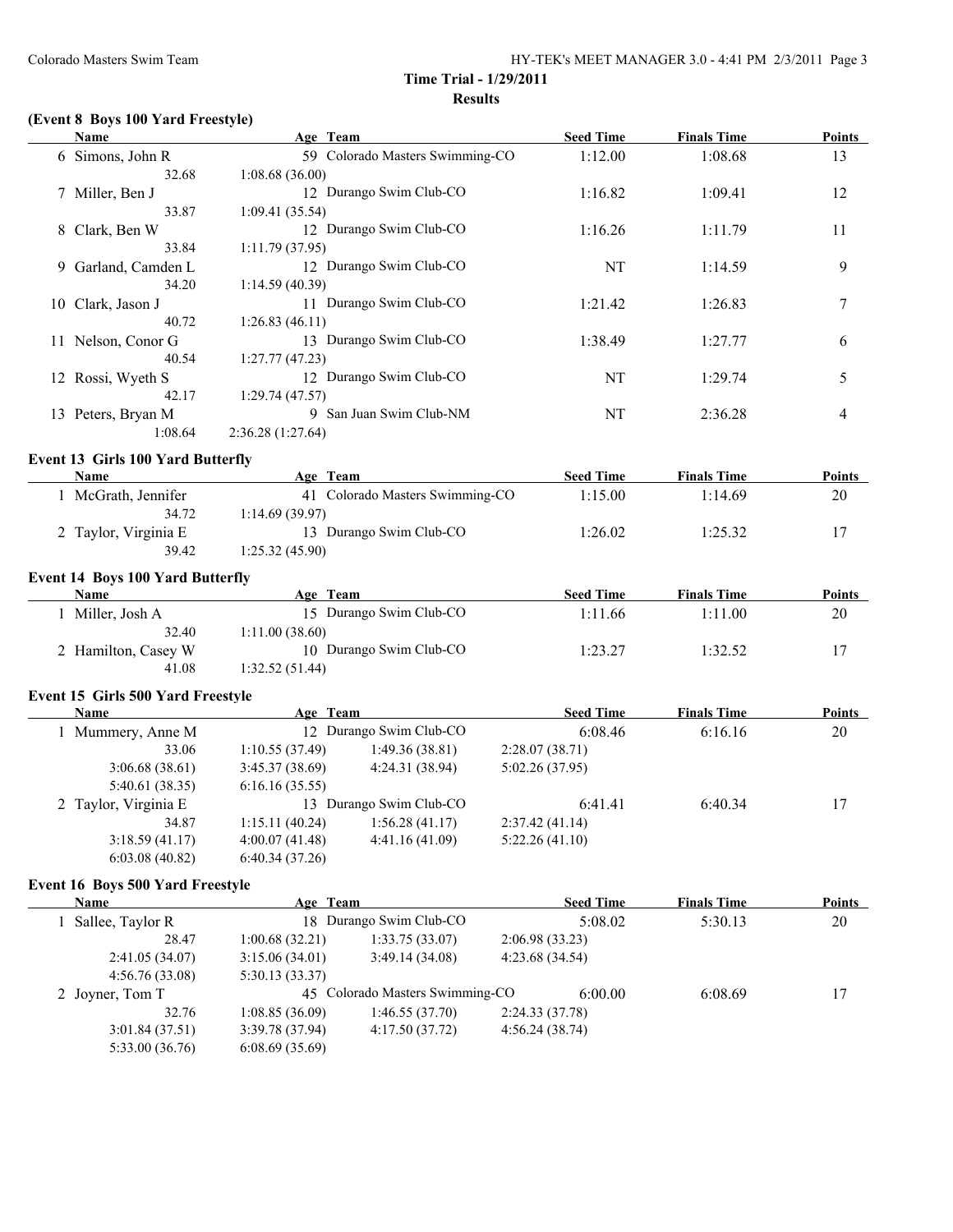# **(Event 16 Boys 500 Yard Freestyle)**

| <b>Name</b>        | Age Team       |                                 |                | <b>Seed Time</b> | <b>Finals Time</b> | <b>Points</b> |
|--------------------|----------------|---------------------------------|----------------|------------------|--------------------|---------------|
| 3 Stafford, Robert | 56 Unattached  |                                 |                | 6:40.00          | 6:19.70            | 16            |
| 36.76              | 1:14.35(37.59) | 1:52.97(38.62)                  | 2:31.96(38.99) |                  |                    |               |
| 3:10.66(38.70)     | 3:49.13(38.47) | 4:27.30(38.17)                  | 5:05.82(38.52) |                  |                    |               |
| 5:43.52 (37.70)    | 6:19.70(36.18) |                                 |                |                  |                    |               |
| 4 Kholhardt, Brett |                | 26 Colorado Masters Swimming-CO |                | 6:46.00          | 6:21.42            | 15            |
| 32.34              | 1:08.10(35.76) | 1:45.10(37.00)                  | 2:22.94(37.84) |                  |                    |               |
| 3:02.24(39.30)     | 3:41.39(39.15) | 4:20.78(39.39)                  | 5:00.91(40.13) |                  |                    |               |
| 5:42.10(41.19)     | 6:21.42(39.32) |                                 |                |                  |                    |               |
| 5 Ellis, Quincy    |                | 62 Colorado Masters Swimming-CO |                | 6:25.00          | 6:44.72            | 14            |
| 36.07              | 1:15.96(39.89) | 1:56.46(40.50)                  | 2:37.36(40.90) |                  |                    |               |
| 3:18.87(41.51)     | 4:00.06(41.19) | 4:41.25(41.19)                  | 5:22.96(41.71) |                  |                    |               |
| 6:04.43(41.47)     | 6:44.72(40.29) |                                 |                |                  |                    |               |
| 6 Weaver, Dylan S  | 11             | San Juan Swim Club-NM           |                | NT               | 6:59.77            | 13            |
| 34.98              | 1:15.91(40.93) | 1:59.14(43.23)                  | 2:42.47(43.33) |                  |                    |               |
| 3:26.50(44.03)     | 4:11.34(44.84) | 4:55.14(43.80)                  | 5:37.69(42.55) |                  |                    |               |
| 6:20.04(42.35)     | 6:59.77(39.73) |                                 |                |                  |                    |               |

### **Event 21 Girls 100 Yard Backstroke**

 $\overline{a}$ 

| Name               | Age Team                   | <b>Seed Time</b> | <b>Finals Time</b> | <b>Points</b> |
|--------------------|----------------------------|------------------|--------------------|---------------|
| 1 Korte, Rashel K  | 12 San Juan Swim Club-NM   | 1:29.53          | 1:28.48            | 20            |
| 43.89              | 1:28.48(44.59)             |                  |                    |               |
| 2 Lucero, Emilee F | 10 San Juan Swim Club-NM   | 1:30.25          | 1:30.35            | 17            |
| 44.82              | 1:30.35(45.53)             |                  |                    |               |
| 3 Larson, Claire E | Durango Swim Club-CO<br>11 | 1:38.85          | 1:32.20            | 16            |
| 45.04              | 1:32.20(47.16)             |                  |                    |               |
| 4 Cooper, Grace R  | 12 Durango Swim Club-CO    | NT               | 1:33.74            | 15            |
| 42.66              | 1:33.74(51.08)             |                  |                    |               |

#### **Event 22 Boys 100 Yard Backstroke**

| <b>Name</b>         | Age Team                        | <b>Seed Time</b> | <b>Finals Time</b> | <b>Points</b> |
|---------------------|---------------------------------|------------------|--------------------|---------------|
| 1 McCluhan, Mike P  | 43 Unattached                   | 1:00.50          | 1:02.28            | 20            |
| 30.15               | 1:02.28(32.13)                  |                  |                    |               |
| 2 Joyner, Tom T     | 45 Colorado Masters Swimming-CO | 1:20.00          | 1:09.49            | 17            |
| 34.31               | 1:09.49(35.18)                  |                  |                    |               |
| 3 Miller, Josh A    | 15 Durango Swim Club-CO         | 1:09.01          | 1:09.69            | 16            |
| 33.58               | 1:09.69(36.11)                  |                  |                    |               |
| 4 Weaver, Dylan S   | 11 San Juan Swim Club-NM        | 1:12.93          | 1:16.16            | 15            |
| 36.40               | 1:16.16(39.76)                  |                  |                    |               |
| 5 Miller, Ben J     | 12 Durango Swim Club-CO         | 1:29.05          | 1:20.84            | 14            |
| 40.22               | 1:20.84(40.62)                  |                  |                    |               |
| 6 Pannell, Tom R    | 12 Durango Swim Club-CO         | 1:23.69          | 1:21.10            | 13            |
| 38.30               | 1:21.10(42.80)                  |                  |                    |               |
| 7 Clark, Ben W      | 12 Durango Swim Club-CO         | 1:44.61          | 1:22.24            | 12            |
| 38.62               | 1:22.24(43.62)                  |                  |                    |               |
| 8 Simons, John R    | 59 Colorado Masters Swimming-CO | 1:28.00          | 1:23.97            | 11            |
| 40.19               | 1:23.97(43.78)                  |                  |                    |               |
| 9 Garland, Camden L | 12 Durango Swim Club-CO         | NT               | 1:27.86            | 9             |
| 42.14               | 1:27.86(45.72)                  |                  |                    |               |
| 10 Rossi, Wyeth S   | 12 Durango Swim Club-CO         | NT               | 1:33.77            | 7             |
| 44.96               | 1:33.77(48.81)                  |                  |                    |               |
| 11 Clark, Jason J   | 11 Durango Swim Club-CO         | 1:36.71          | 1:41.84            | 6             |
| 47.73               | 1:41.84(54.11)                  |                  |                    |               |
| 12 Luthy, Quinn S   | 10 Durango Swim Club-CO         | 1:46.75          | 1:43.53            | 5             |
| 48.38               | 1:43.53(55.15)                  |                  |                    |               |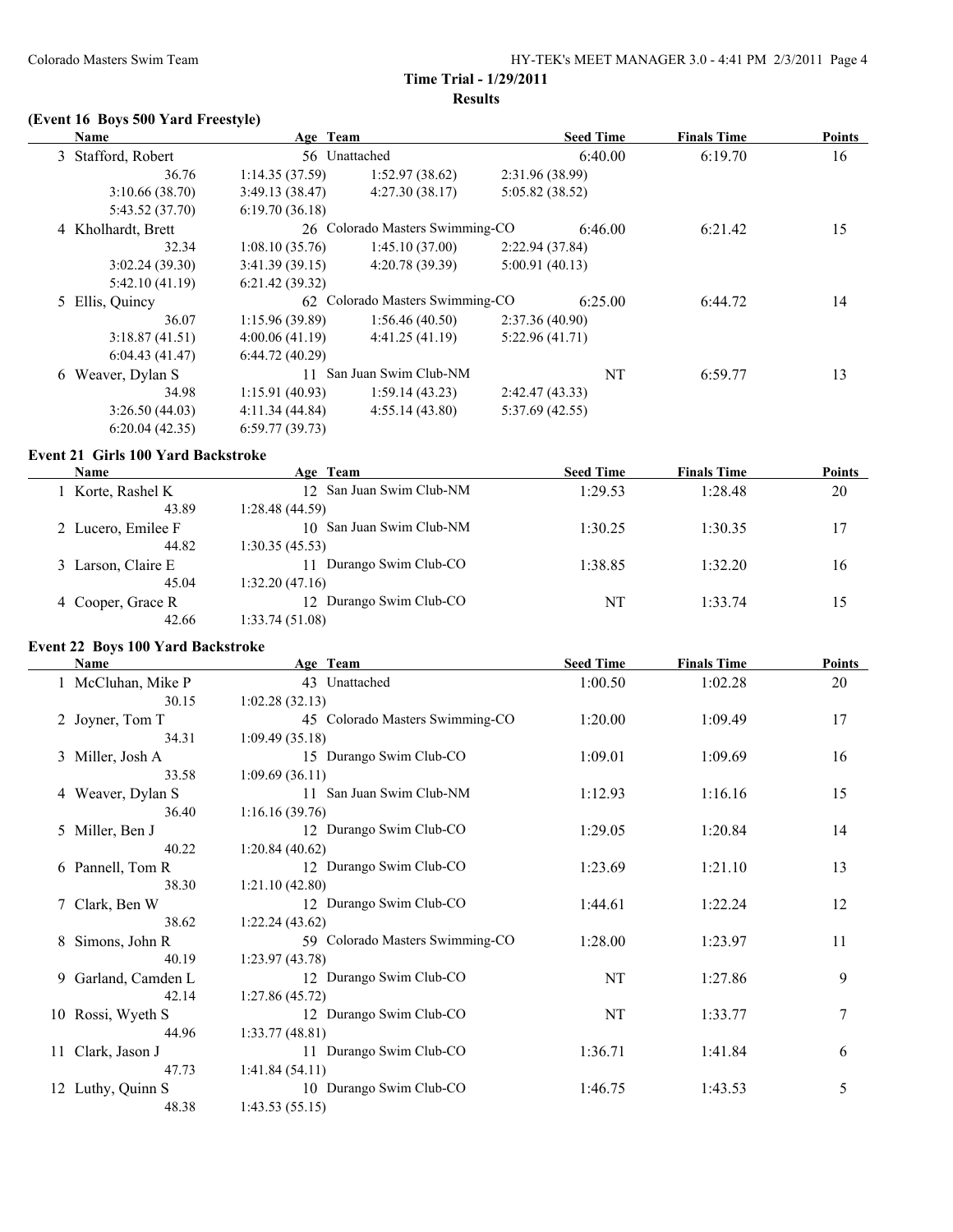# **(Event 22 Boys 100 Yard Backstroke)**

| Name                                        | Age Team                                        | <b>Seed Time</b>          | <b>Finals Time</b> | Points |  |
|---------------------------------------------|-------------------------------------------------|---------------------------|--------------------|--------|--|
| --- Nelson, Conor G                         | 13 Durango Swim Club-CO                         | 1:49.94                   | <b>DQ</b>          |        |  |
| 49.66                                       | DQ (57.16)                                      |                           |                    |        |  |
| <b>Event 27 Girls 100 Yard Breaststroke</b> |                                                 |                           |                    |        |  |
| Name                                        | Age Team                                        | <b>Seed Time</b>          | <b>Finals Time</b> | Points |  |
| 1 Joyner, Bryn E                            | 13 Durango Swim Club-CO                         | 1:24.04                   | 1:28.03            | 20     |  |
| 41.26                                       | 1:28.03(46.77)                                  |                           |                    |        |  |
| 2 Zuccolillo, Jane M                        | 13 Durango Swim Club-CO                         | 1:28.90                   | 1:28.51            | 17     |  |
| 41.52                                       | 1:28.51 (46.99)                                 |                           |                    |        |  |
| 3 Hoselton, Lacey B                         | 11 Durango Swim Club-CO                         | 1:37.19                   | 1:33.56            | 16     |  |
| 44.64                                       | 1:33.56 (48.92)                                 |                           |                    |        |  |
| 4 McKown, Allee S                           | 12 Durango Swim Club-CO                         | 1:46.52                   | 1:42.48            | 15     |  |
| 49.13                                       | 1:42.48(53.35)                                  |                           |                    |        |  |
| --- Larson, Claire E                        | 11 Durango Swim Club-CO                         | 1:50.94                   | DQ                 |        |  |
| 49.45                                       | DQ (53.73)                                      |                           |                    |        |  |
| Event 28 Boys 100 Yard Breaststroke         |                                                 |                           |                    |        |  |
| Name                                        | Age Team                                        | <b>Seed Time</b>          | <b>Finals Time</b> | Points |  |
| 1 Sallee, Taylor R                          | 18 Durango Swim Club-CO                         | 1:07.38                   | 1:11.34            | 20     |  |
| 33.59                                       | 1:11.34(37.75)                                  |                           |                    |        |  |
| 2 Miller, Josh A                            | 15 Durango Swim Club-CO                         | 1:09.80                   | 1:11.67            | 17     |  |
| 33.96                                       | 1:11.67(37.71)                                  |                           |                    |        |  |
| 3 Pannell, Tom R                            | 12 Durango Swim Club-CO                         | 1:36.31                   | 1:32.09            | 16     |  |
| 42.15                                       | 1:32.09 (49.94)                                 |                           |                    |        |  |
| 4 Miller, Ben J                             | 12 Durango Swim Club-CO                         | 1:39.81                   | 1:32.17            | 15     |  |
| 44.25                                       | 1:32.17 (47.92)                                 |                           |                    |        |  |
| 5 Adams, Todd W                             | 48 Durango Swim Club-CO                         | 1:25.60                   | 1:33.88            | 14     |  |
| 43.06                                       | 1:33.88(50.82)                                  |                           |                    |        |  |
| 6 Nelson, Conor G                           | 13 Durango Swim Club-CO                         | NT                        | 1:50.84            | 13     |  |
| 52.39                                       | 1:50.84(58.45)                                  |                           |                    |        |  |
| 7 Rossi, Wyeth S                            | 12 Durango Swim Club-CO                         | NT                        | 1:51.95            | 12     |  |
| 53.11                                       | 1:51.95 (58.84)                                 |                           |                    |        |  |
| 8 Clark, Ben W                              | 12 Durango Swim Club-CO                         | <b>NT</b>                 | 1:58.77            | 11     |  |
| 56.04                                       | 1:58.77(1:02.73)                                |                           |                    |        |  |
| 9 Clark, Jason J                            | 11 Durango Swim Club-CO                         | NT                        | 2:01.38            | 9      |  |
| 57.85                                       | 2:01.38(1:03.53)                                |                           |                    |        |  |
| --- Garland, Camden L                       | 12 Durango Swim Club-CO                         | NT                        | DQ                 |        |  |
| 54.03                                       | DQ (56.82)                                      |                           |                    |        |  |
|                                             |                                                 |                           |                    |        |  |
| Event 29 Girls 200 Yard Freestyle<br>Name   |                                                 |                           |                    | Points |  |
|                                             | Age Team<br>41 Colorado Masters Swimming-CO     | <b>Seed Time</b>          | <b>Finals Time</b> |        |  |
| 1 McGrath, Jennifer<br>33.65                | 1:10.61(36.96)<br>1:48.37(37.76)                | 2:35.60                   | 2:26.16            | 20     |  |
| 2 Taylor, Virginia E                        | 13 Durango Swim Club-CO                         | 2:26.16(37.79)<br>2:27.41 | 2:26.79            | 17     |  |
| 23.38                                       | $1.11 \, 07 \, (37.60)$ $1.50 \, 60 \, (30.62)$ | 2.2679(3610)              |                    |        |  |

| 2 Taylor, Virginia E |                | 13 Durango Swim Club-CO  | 2:27.41        | 2:26.79 | 17 |
|----------------------|----------------|--------------------------|----------------|---------|----|
| 33.38                | 1:11.07(37.69) | 1:50.69(39.62)           | 2:26.79(36.10) |         |    |
| 3 Hoselton, Lacey B  |                | 11 Durango Swim Club-CO  | 2:50.53        | 2:43.86 | 16 |
| 37.53                | 1:18.93(41.40) | 2:01.39(42.46)           | 2:43.86(42.47) |         |    |
| 4 Delio, Steevie J   |                | 10 Durango Swim Club-CO  | 2:43.22        | 2:45.65 | 15 |
| 35.72                | 1:17.27(41.55) | 2:02.09(44.82)           | 2:45.65(43.56) |         |    |
| 5 Korte, Rashel K    |                | 12 San Juan Swim Club-NM | 2:54.46        | 2:51.10 | 14 |
| 37.76                | 1:22.05(44.29) | 2:07.39(45.34)           | 2:51.10(43.71) |         |    |
| --- Cooper, Grace R  |                | 12 Durango Swim Club-CO  | NT             | DO      |    |
| 36.73                | 1:24.77(48.04) | 2:12.38(47.61)           | DQ (39.93)     |         |    |
|                      |                |                          |                |         |    |